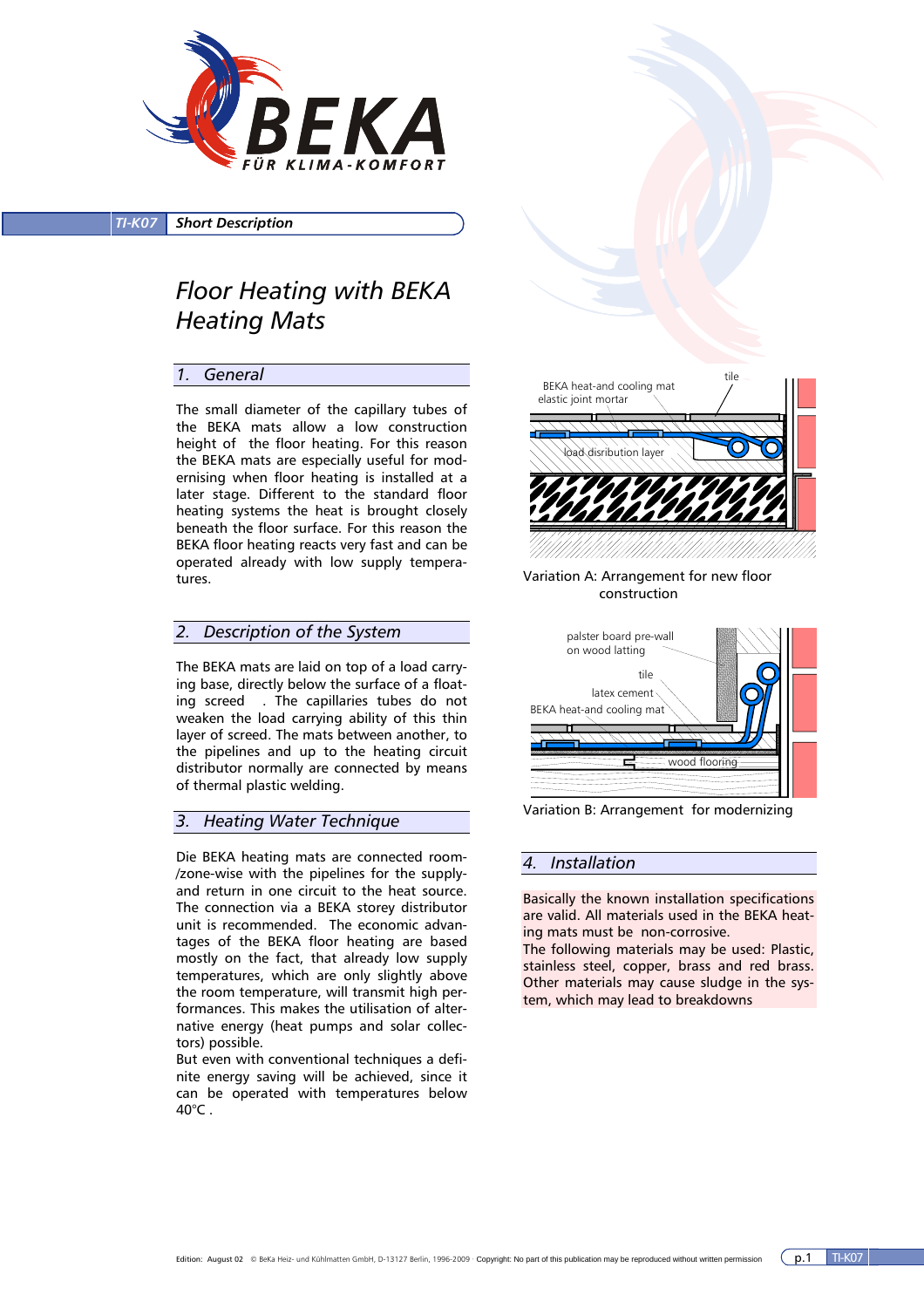

### *5. Regulating Technique*

The regulating technique secures, first the desired comfort, second the necessary system reliance.

The floor heating requires a room temperature regulation to control the supply temperature in connection to the desired room temperature. It must be observed that surface temperature above 29°C is surpassed.

Depending on floor covering material and floor construction the supply temperatures will normally not be above 36°C. In nonoccupied areas surface temperatures up to 35 °C are permissible.

### *6. Dimensioning of the System*

The floor heating with BEKA floor mats are dimensioned according to the following layout table. The supply temperature determined in the water circuit, taken at the side of the cooling unit or heat generator, is regulated with the water temperature before the heat exchanger.

### *7. Preparation for Installation*

For the installation of the floor heating with BEKA heating mats, working and installation instructions of the floor concrete manufacturers must be obeyed. The floor to be heated must have load carrying, possibly thermal insulated layer.

BEKA mats are pre-manufactured to object measurements, so that there must be no tailoring at the building site.

It is recommended to have the mats supplied already prepared with adhesive tapes for better positioning at the floor.

The laid-out BEKA Heating mats can be walked-on when the floor screed is brought in, they should be protected area wise with Styrofoam sheets to avoid damages of the capillary tubes.

Before starting to work a layout pattern should be prepared as work base. In this layout pattern all heating mats with their sizes and positions as well as the supply lines should be outlined. In this pattern also all areas must be marked which must stay uncovered, as for the positioning of internal walls. Thermal welding does the connection of the BEKA heating mats to another and with the Polypropylene piping. For the execution the welding directions DVS 2207-11 of the Deutschen Verband für Schweißtechnik e. V. are valid. (The surrounding temperature during working must not be below 5°C. The preheating, welding and setting time must be according to regulations.)

### *8. Tools and Materials*

For installation of BEKA heating mats for floor heating all tools and materials normally used for floor concreting (screed , for installations of plastic tubing can be utilised, as:

- Levelling compound (suitable for floor heating)
- **Mixer**
- Smoothening trowel
- Adhesive layer
- Roller or paint brush
- **Border strips**
- Eventually butterfly dowels and hand drill und for additional fixing of the mats to the raw floor.
- Styrofoam sheets for protection of the capillary tubing when walking on them
- Scissors to cut plastic piping.
- **Marker**

For the connection of the supply lines to the heating circuit a hand-held welding unit with a sleeve welding device is needed for the welding of the plastic fittings. Alternatively sealing ring connectors can also be used.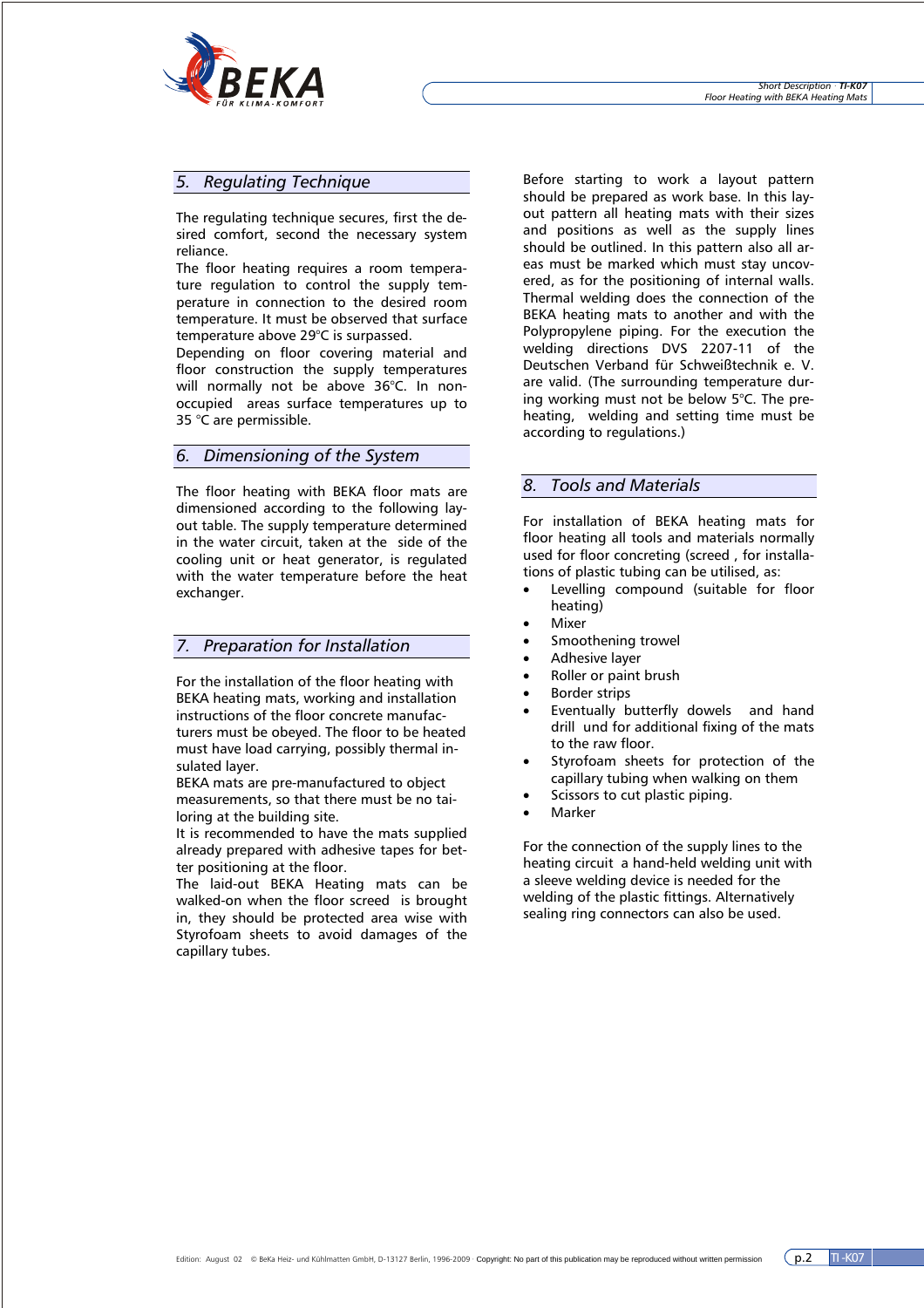

### *9. Installation Steps for the Floor Variation A*

- Take BEKA heating mats out of the packaging. Mark the lay-out pattern at the primed raw floor
- connect the mats to the pipe mains to another and to the pipe lines by means of thermal welding, up to the distributor unit.
- Pre-test with compressed air 10 bar for 1 hour
- Main test with water with 10 bar for
- 4 hours. Sustain an idle pressure of 3 bar until start of operation.
- Area wise cover the capillary tubing with Styrofoam sheets for safe walking (during application of the screed the sheets are removed again)
- levelling- or flexible filling compound is brought out according to manufacturers specification.

Finishing of the floor covering, (tiles etc.)







The installation steps for variation B are similar to the shown version A. For variation B though the mains and pipeline are arranged behind a dummy wall (which has to be erected)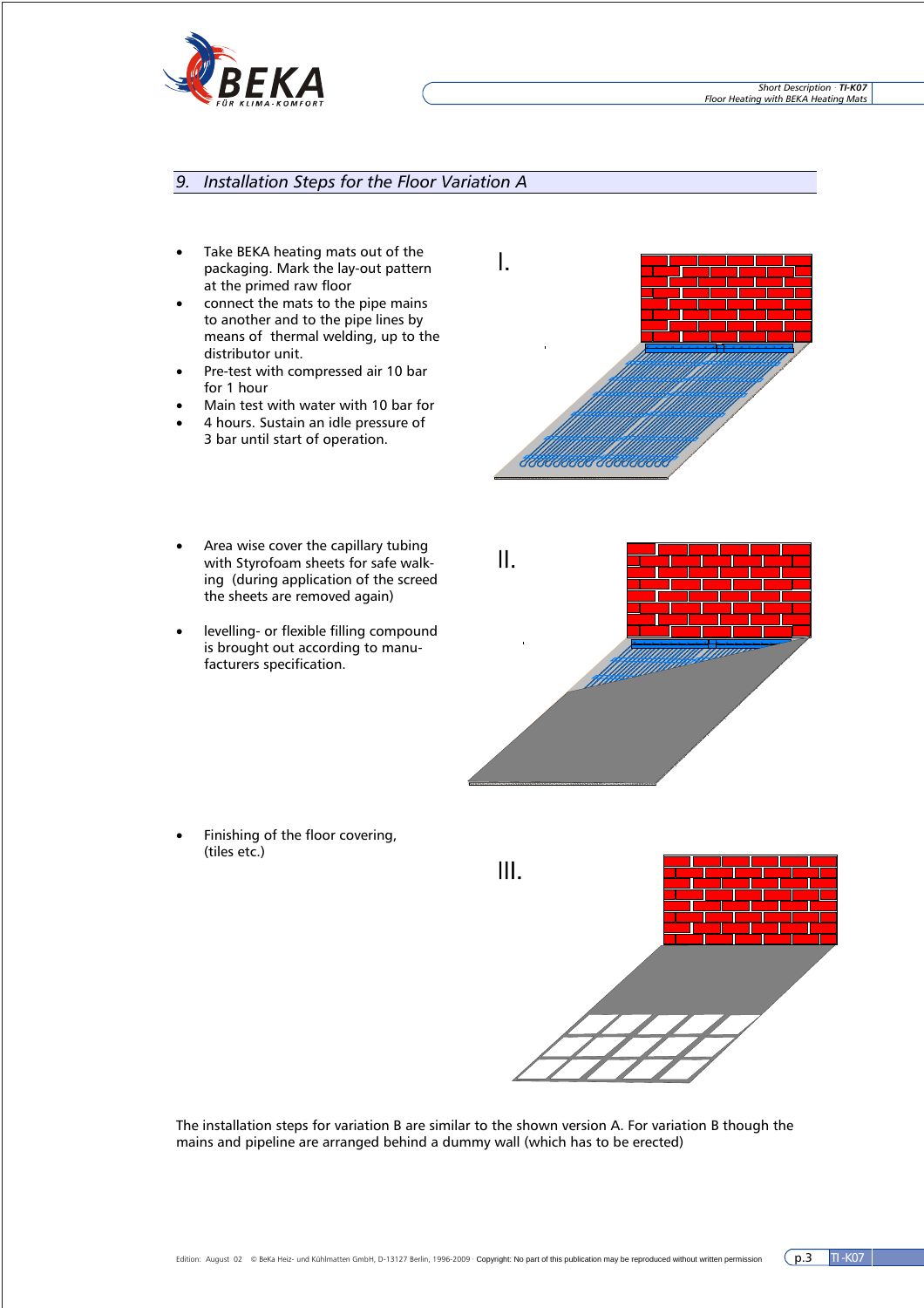

## *10. Lay-out of the Floor Heating with BEKA Heating Mats*

| Project:            | Date                                                                |  |
|---------------------|---------------------------------------------------------------------|--|
| Project consultant: | Lay-out valid for 22°C room temperature and 6K heating water spread |  |

| <b>Required Heating Capacity</b> |                  |  |                                                         |  |
|----------------------------------|------------------|--|---------------------------------------------------------|--|
| 1 Heat requirement for the room  | W                |  | from the calculation of the planning office             |  |
| 2 Planned coverage with mats     | m <sup>2</sup>   |  | max.possible arrangement derived from room measurements |  |
| 3 Required heating capacity      | W/m <sup>2</sup> |  | $\blacktriangleright$ Heat requirement / coverage       |  |

Determination of Performance



|                                                  | 4 Room temperature                                                                                                                                                | $^{\circ}$ C                      | $^{\circ}$ C<br>average heating water temp.<br>-> from diagram                              |  |  |
|--------------------------------------------------|-------------------------------------------------------------------------------------------------------------------------------------------------------------------|-----------------------------------|---------------------------------------------------------------------------------------------|--|--|
|                                                  | 5 Supply temp. -> from diagram                                                                                                                                    | $^{\circ}$ C                      | $^{\circ}$ C<br>return temperature                                                          |  |  |
|                                                  | 6 Spread                                                                                                                                                          | K                                 |                                                                                             |  |  |
|                                                  | 7 Water volume per mat                                                                                                                                            | kg/h                              | $=$ (Heating capacity x 3600) / (Spread x 4180)                                             |  |  |
|                                                  | 8 Water volume per zone                                                                                                                                           | ltr/h                             |                                                                                             |  |  |
|                                                  | Determination of pressure loss                                                                                                                                    |                                   | Pressure loss in a pipe 20x2mm<br>100<br>90<br>Pressure loss [Pa/m]<br>80<br>70<br>60<br>50 |  |  |
|                                                  | 9 Length of connection pipe                                                                                                                                       | m                                 | 40                                                                                          |  |  |
|                                                  | 10 Resistance in the pipe -> diagram 2                                                                                                                            | Pa/m                              | 30                                                                                          |  |  |
|                                                  | 11 Pressure loss in the pipe<br>= pipe length * Resistance                                                                                                        | Pa                                | 20<br>10<br>O                                                                               |  |  |
|                                                  | 12 Pressure loss in the mat<br>-> value from line 2 -> diagram 1                                                                                                  | Pa                                | 40<br>80<br>120<br>240<br>280<br>320<br>360<br>400<br>160<br>200<br>Mass flow<br>[kq/h]     |  |  |
|                                                  | 13 Addition for pressure loss by fittings<br>(recomm: 30% addition to pipe)                                                                                       | Pa                                | Pressure loss Type S15                                                                      |  |  |
|                                                  | 14 Addition for heat transmission unit<br>(recomm.:for zone valves 500-1000 Pa<br>for mains regulating valves 700 - 1500 Pa<br>for heat exchanger approx. 4000 Pa | Pa                                | 25000<br>8 <sub>m</sub><br>7 <sub>m</sub><br>6m<br>20000                                    |  |  |
|                                                  | 15 Total Pressure Loss                                                                                                                                            | Pa                                | 15000<br>5 <sub>m</sub>                                                                     |  |  |
| When using BEKA Transfer units the determination |                                                                                                                                                                   | Pressure loss [Pa]<br>10000<br>4m |                                                                                             |  |  |

*When using BEKA Transfer units the determination for pressure losses are obsolete. Only the qty. of heating ciruits and the total heating capacity is required for the selection.*



5 10 15 20 25 Mass flow  $[kg/(m^2h)]$ 

 $\theta$ 5000

3m 2m 1m

 $\exists$